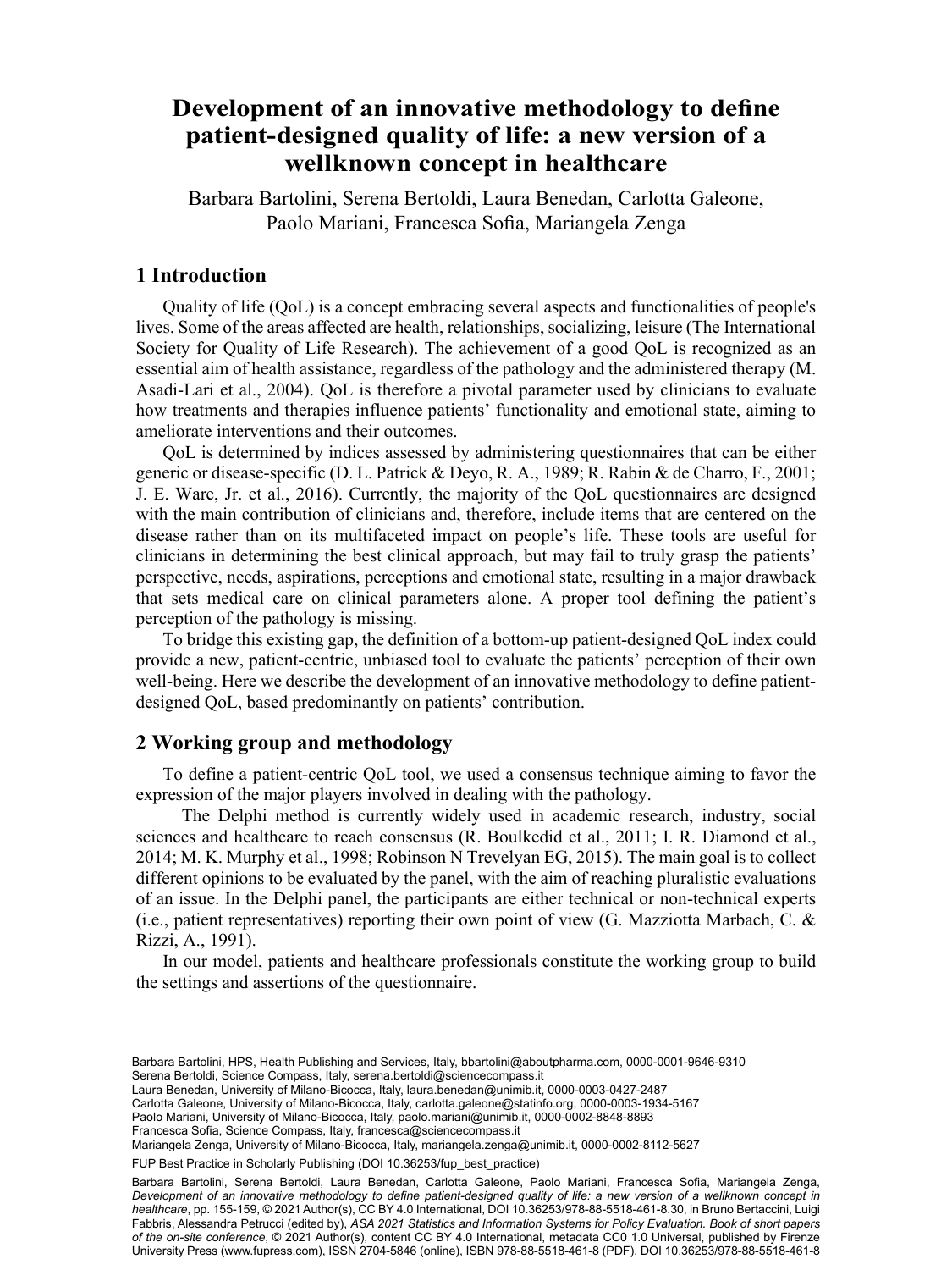The items of the QoL questionnaire were defined during focus groups involving a panel of patients, two clinicians, one statistician and one facilitator.

Patients are the active players that identify the settings and the main items. According to the European Patients' Academy on Therapeutic Innovation (EUPATI) (K. Warner et al., 2018) definition, patients involved may be:

● Individual Patients, i.e., "persons with experience of living with a disease. Their main role is to contribute with their subjective experience";

• Patient Organization Representatives, i.e., "persons who are mandated to represent and express the collective views of a patient organization on a specific issue or disease area".

Clinicians offer the technical knowledge of the pathology, supporting the precise description of the items. Facilitators act as a guide for discussion among the parties, with the important role of harmonizing the contribution of all the participants to avoid a decisional bias due to the influential opinion of the clinicians on patients' decision.

 The Pseudo-Delphi we propose is an iterative process with subsequent steps aiming to identify a shared solution. It is a flexible method, useful when the identification of the statistical model to be applied is uncertain and when the gist of the discussed problem is not completely known.

The Pseudo-Delphi steps are as follows:

- Problem definition and identification of the expert panel
- First round to collect the basic aspects of the research
- Definition of the first questionnaire with open questions
- Administration of the questionnaire to each expert, who respond anonymously

● Second round to discuss questionnaire's answers and definition of the Likert scale and the closed questions

• Definition of the second questionnaire, open questions and closed questions with the respective agreement scale

● Administration of the second questionnaire to each expert

● Third round, with discussion on the questionnaire's answers, identification of the scale of importance with the evaluation of the possible consequences of each decision and the feasibility of each defined option

● Moderated feedback, result aggregation and sharing with the experts. In this round, the new questionnaires resulting from the previous opinions are also shared

• Repetition of the questionnaire, if necessary, to reach the agreement.

 Working anonymously allows to avoid the prevalence of a charismatic individual over the others, which can freely express their opinions without any social pressure.

Moreover, the feedback control allows the experts to be provided with all the information needed to reach the final agreement. With the Pseudo-Delphi method all the participants can analyze and re-consider a variety of aspects included in the questionnaire. This method entails a great effort for the methodologists in estimating and summarizing facts, quantitative data and subjective variables. This approach is of value in the analysis of real-world data, especially in QoL evaluation (S. Pietersma et al., 2014).

The workflow starts from the patients' evaluation of a list of settings identified by a literature search. Patients independently provide social, economic, and organizational information related to their pathology and their relationship with the healthcare system. This allows the identification of the settings of the questionnaire.

The setting evaluation is carried out by every single patient anonymously, to avoid any kind of psychological subjection from the healthcare professional's opinion. At the end of this process, the group meets in a roundtable session to openly discuss about the settings emerged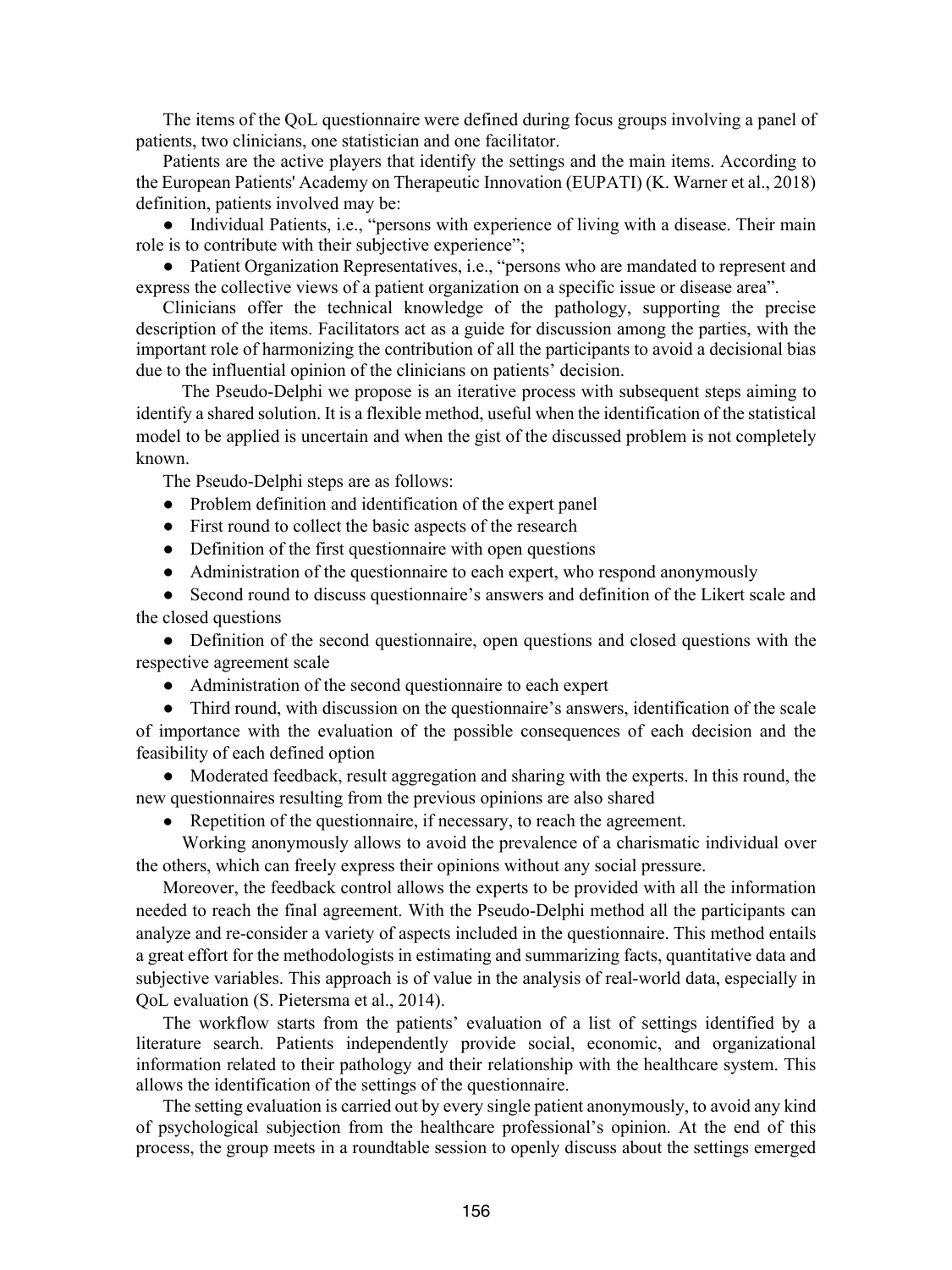and to rank them according to the perceived order of importance. This step is crucial to skim the settings and find those to be included in the questionnaire, to make it usable in daily practice.

Within each setting, a series of assertions are generated individually and anonymously by each patient. Following similar steps, a set of assertions is identified and included in the questionnaire. Every assertion is then associated to a four-point Likert scale. On the basis of the score, a synthetic patient-centric QoL index is then defined (Figure 1).



Figure 1. Flow chart showing the generation of the QoL questionnaire.

The final version of the questionnaire contains the scales for agreement and importance measures. They aim to link the agreement to one item with the importance for the patient in her/his life and they are built on the basis of the Customer Satisfaction Techniques. After the identification of the different settings (e.g., physical, emotional, social, functional and economic) the level of agreement and the level of importance of the statements within each setting are rated on a 4-points Likert scale (response categories: not at all; a little; quite a bit; very much) by the participants. The methodology allows the production of a composite index for "uneasiness", which will be then compared to the internal control –provided by the evaluation of each own QoL on a one to ten scale. The composite index is defined as follows.

Let  $x_{ijs}$  (i=1,…, n; j=1,…,  $k_s$ ; s=1,…S) be the agreement of the i-th respondent on the j-th statement for the s-th setting. The categories on the agreement part for a statement are treated as numeric variable where "not at all" =  $0.001$ ; "a little" =  $0.33$ ; "quite a bit" =  $0.67$ ; "very much"  $=1$ . In this case we transform the variable at 4 categories in 3 categories where the distance between each successive item category is equivalent and equal to 0.33. The agreement on *not* at all is treated as the lack respect to the statement. Moreover let  $w_{ijs}$  (i=1,..., n; j=1,...,  $k_s$ ;  $s=1,...S$ ) be the importance given by the *i-th* respondent to the *j-th* statement for the *s-th* setting. In this case the categories for the importance for a statement are "not at all" = $0.25$ ; "a little"  $=0.5$ ; "quite a bit"  $=0.75$ ; "very much"  $=1$ .

An indicator on the *j*-th statement for the *s*-th setting given by the *i*-th respondent is given by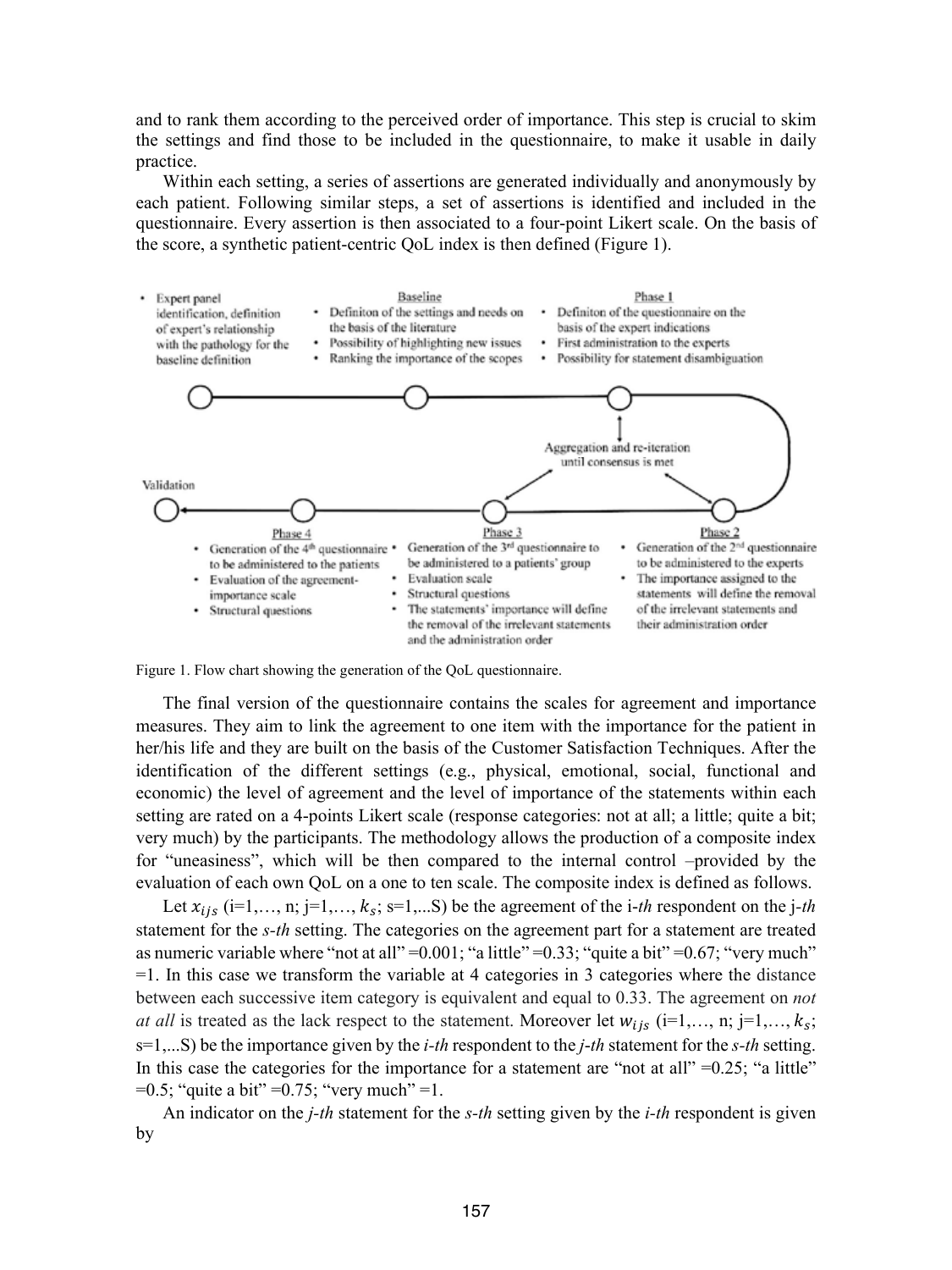$$
u_{ijs} = x_{ijs} \cdot w_{ijs} \tag{I}
$$

The  $u_{ijs}$  takes values in [0.00025; 1]. For each value of  $u_{ijs}$ , it is possible to find the correct combination of  $x_{ijs}$  and  $w_{ijs}$ .

The questionnaire includes a section with structural questions exploring the current state of the disease, personal evaluation about the psychological state and the type of assistance received, geographical and demographic characteristics. This information completes the patient profile and can be used for further analysis and stratification.

For the *i-th* respondent, it is possible to create an uneasiness score for the *s-th* setting as

$$
U_{is} = \sum_{j=1}^{k_s} x_{ijs} \cdot w_{ijs} \tag{II}
$$

In (II) the statements running in the opposite direction for the *s-th* setting are reversed for the score. The U<sub>is</sub> could take values in  $[k_s \cdot 0.00025; k_s]$ .

For the *i-th* respondent, the total composite index is given by:

$$
TU_i = \sum_{s=1}^{S} U_{is}
$$
 (III)

that takes values in [0.00025 $\sum_{s=1}^{S} k_s$ ;  $\sum_{s=1}^{S} k_s$ ]. The linear transformation of (III) in

$$
TU_i^{10} = (10-1) \cdot \frac{TU_i - \sum_{s=1}^{S} k_s \cdot 0.00025}{\sum_{s=1}^{S} k_s (1 - 0.00025)} + 1
$$
 (IV)

allows that  $TU_i^{10} \in [1; 10]$ . The  $TU_i^{10}$  represents the synthetic patient-centric QoL index. It is possible to compare  $TU_i^{10}$  respect to the *i-th* respondent to the score of the quality of life of the i-th respondent QoLi.

#### 3 Conclusions

With this pilot study we suggest a methodology to set up a questionnaire for the identification of a synthetic index that allows the evaluation of the overall QoL of patients, regardless of the clinical data. The index enhances the patients' awareness of their subjective experience with the disease and enables them to better present their situation to the clinicians. This methodology can be considered in light of the idea of improving patient engagement as highlighted by the EUPATI PARADIGM project (P. Spindler & Lima, B. S., 2018). This methodology needs to be further validated through administration to patients suffering from different pathologies, and compared to the methodologies already available from international sources. An index directly generated by the patients can provide a descriptive model helpful not only to patients, but also to clinicians and third parties, that can be further integrated with clinical details to obtain an overall view of the course of treatment for each patient.

### References

- Asadi-Lari, M., Tamburini, M., & Gray, D. (2004). Patients' needs, satisfaction, and health related quality of life: towards a comprehensive model. *Health Qual Life Outcomes*, 2, pp.32.
- Boulkedid, R., Abdoul, H., Loustau, M., Sibony, O., & Alberti, C. (2011). Using and reporting the Delphi method for selecting healthcare quality indicators: a systematic review. PLoS One, 6(6), pp.e20476.